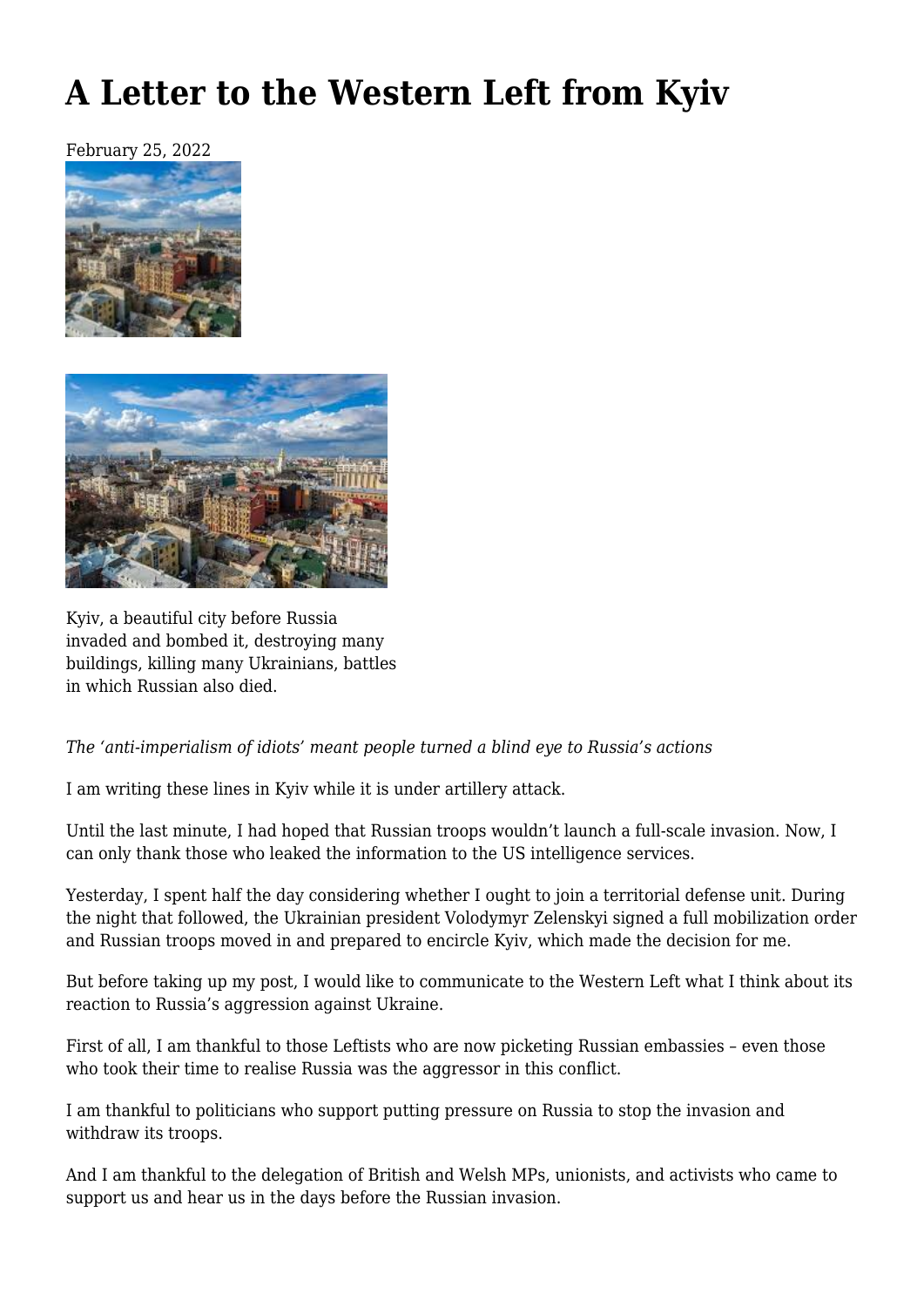I am also thankful to the [Ukraine Solidarity Campaign](https://ukrainesolidaritycampaign.org/) in the UK for its help over many years.

This article is about the other part of the Western Left. Those who imagined 'NATO aggression in Ukraine', and who could not see Russian aggression – like the [New Orleans](https://www.facebook.com/NewOrleansDSA/posts/243157674659620) chapter of the Democratic Socialists of America (DSA).

Or the DSA International Committee, which published a [shameful statement](https://international.dsausa.org/statements/no-war-with) failing to say a single critical word against Russia (I am very thankful to US professor and activist Dan La Botz and the others for their [critique of this statement\)](https://newpol.org/what-the-dsa-international-committees-ukraine-statement-gets-wrong/).

Or those who criticised Ukraine for not implementing the [Minsk Agreements](https://www.opendemocracy.net/en/odr/russia-ukraine-what-are-the-minsk-agreements/) and kept silent about their violations by Russia and the so-called 'People's Republics'.

Or those who exaggerated the influence of the far-Right in Ukraine, but did not notice the far-Right in the 'People's Republics' and avoided criticizing Putin's conservative, nationalist and authoritarian policy. Part of the responsibility for what is happening rests with you.

This is part of the wider phenomenon in the Western 'anti-war' movement, usually called ['campism'](https://newpol.org/issue_post/internationalism-anti-imperialism-and-the-origins-of-campism/) by critics on the Left. British-Syrian author and activist Leila Al-Shami gave it a stronger name: the ["anti-imperialism of idiots".](https://leilashami.wordpress.com/2018/04/14/the-anti-imperialism-of-idiots/) Read her wonderful 2018 essay if you haven't done so yet. I will repeat only the main thesis here: the activity of a large part of the Western 'anti-war' Left over the war in Syria had nothing to do with stopping the war. It only opposed Western interference, while ignoring, or even supporting, the engagement of Russia and Iran, to say nothing of their attitude to the 'legitimately elected' Assad regime in Syria.

"A number of anti-war organizations have justified their silence on Russian and Iranian interventions by arguing that 'the main enemy is at home,'" Al-Shami wrote. "This excuses them from undertaking any serious power analysis to determine who the main actors driving the war actually are."

Unfortunately, we have seen the same ideological cliché repeated over Ukraine. Even after Russia recognized the independence of the 'People's Republics' earlier this week, Branko Marcetic, a writer for American Left magazine Jacobin, penned an [article](https://jacobinmag.com/2022/02/with-putins-ukraine-incursion-hawks-in-washington-got-exactly-what-they-wanted) almost fully devoted to criticizing the US. When it came to Putin's actions, he went only as far as remarking that the Russian leader had "signal[led] less-than-benign ambitions". Seriously?

I am not a fan of NATO. I know that after the end of the Cold War, the bloc lost its defensive function and led aggressive policies. I know that NATO's eastward expansion undermined efforts directed at nuclear disarmament and forming a system of joint security. NATO tried to marginalize the role of the UN and the Organization for Security and Co-operation in Europe, and to discredit them as 'inefficient organizations'. But we cannot bring back the past, and we have to orient ourselves on the current circumstances when seeking a way out of this situation.

How many times did the Western Left bring up the US's informal promises to the former Russian president, Mikhail Gorbachev, about NATO [\("not one inch eastward"](https://nsarchive.gwu.edu/briefing-book/russia-programs/2017-12-12/nato-expansion-what-gorbachev-heard-western-leaders-early)), and how many times did it mention the 1994 Budapest Memorandum that guarantees Ukraine's sovereignty? How often did the Western Left support the "legitimate security concerns" of Russia, a state that owns the world's second-largest nuclear arsenal? And how often did it recall the security concerns of Ukraine, a state that had to trade its nuclear weapons, under the pressure of the US and Russia, for a piece of paper (the Budapest Memorandum) that Putin trampled conclusively in 2014? Did it ever occur to Leftist critics of NATO that Ukraine is the main victim of the changes brought about by the NATO expansion?

Time and again, the Western Left responded to the critique of Russia by mentioning US aggression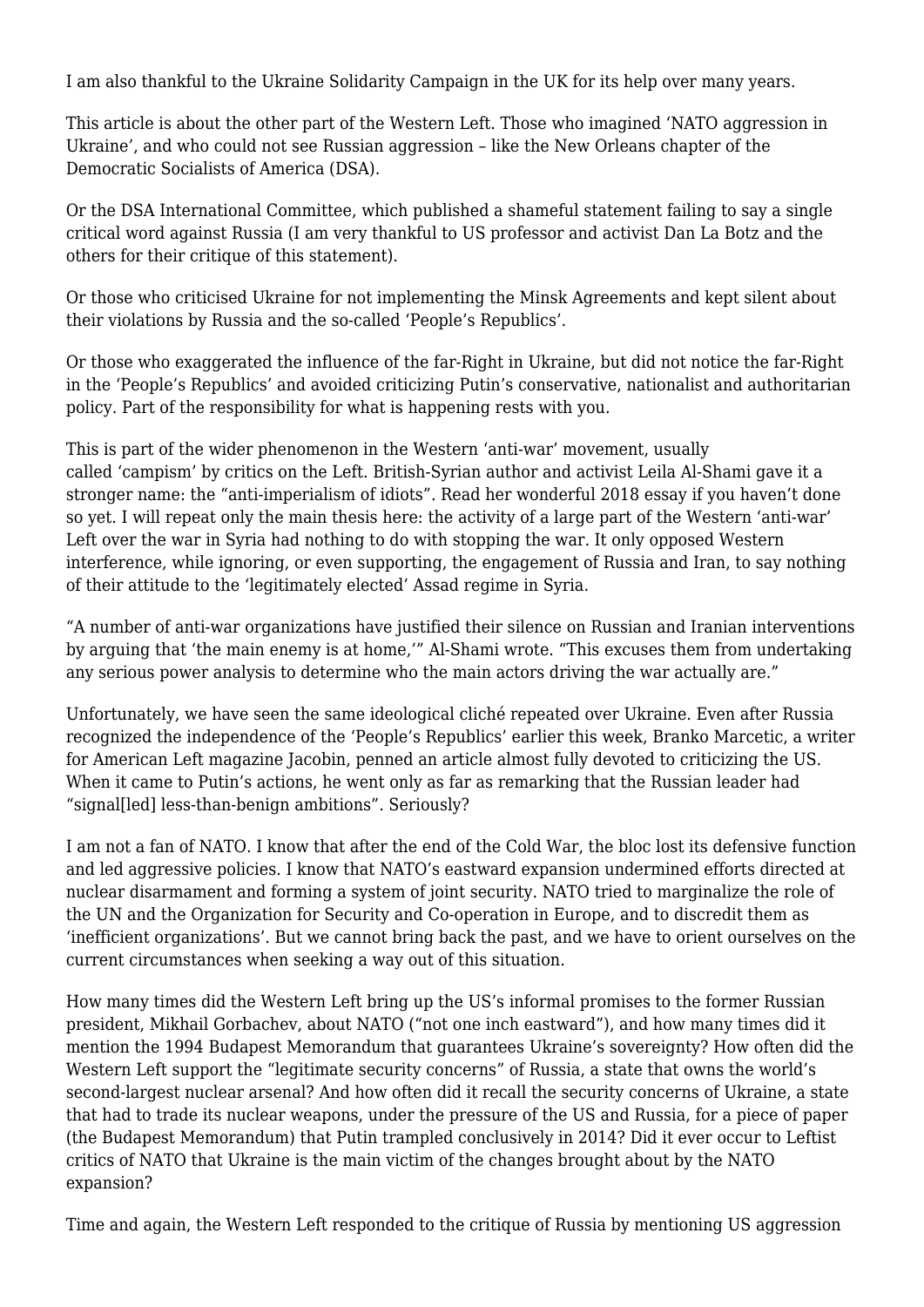against Afghanistan, Iraq and other states. Of course, these states need to be brought into the discussion – but how, exactly?

The argument of the Left should be, that in 2003, other governments did not put enough pressure on the United States over Iraq. Not that it is necessary to exert less pressure on Russia over Ukraine now.

### **An obvious mistake**

Imagine for a moment that, in 2003, when the US was preparing for the invasion of Iraq, Russia had behaved like the US has in recent weeks: with threats of escalation.

Now imagine what the Russian Left might have done in that situation, according to the dogma of 'our main enemy is at home'. Would it have criticized the Russian government for this 'escalation', saying that it 'should not jeopardize inter-imperialist contradictions'? It is obvious to everyone that such behavior would have been a mistake in that case. Why was this not obvious in the case of the aggression against Ukraine?

In another Jacobin article from earlier this month, Marcetic went as far as [saying](https://jacobinmag.com/2022/02/neo-mccarthyism-russia-ukraine-bernie-sanders-putin-media) that Fox News's Tucker Carlson was "completely right" about the "Ukrainian crisis". What Carlson had done was [question](https://jacobinmag.com/2022/02/neo-mccarthyism-russia-ukraine-bernie-sanders-putin-media) "Ukraine's strategic value to the United States". Even Tariq Ali in [the New Left](https://newleftreview.org/sidecar/posts/news-from-natoland) [Review](https://newleftreview.org/sidecar/posts/news-from-natoland) approvingly quoted the calculation of German admiral Kay-Achim Schönbach, who said that giving Putin "respect" over Ukraine was ["low cost, even no cost"](https://www.theguardian.com/world/2022/jan/23/german-navy-chief-quits-after-saying-putin-deserves-respect-over-ukraine) given that Russia could be a useful ally against China. Are you serious? If the US and Russia could reach an agreement and start a new Cold War against China as allies, would that really be what we wanted?

# **Reforming the UN**

I am not a fan of liberal internationalism. Socialists should criticise it. But this does not mean that we have to support the division of 'spheres of interest' between imperialist states. Instead of looking for a new balance between the two imperialisms, the Left has to struggle for a democratization of the international security order. We need a global policy and a global system of international security. We have the latter: it is the UN. Yes, it has plenty of flaws, and it is often the object of fair criticisms. But one can criticize either to refute something or to improve it. In the case of the UN, we need the latter. We need a Leftist vision of reform and democratization of the UN.

Of course, this does not mean that the Left should support all of the UN's decisions. But an overall reinforcement of the UN's role in the resolution of armed conflicts would allow the Left to minimize the importance of military-political alliances and reduce the number of victims. (In a [previous article](https://www.opendemocracy.net/en/odr/ukraine-needs-un-peacekeepers-heres-why/), I wrote how UN peacekeepers could have helped to resolve the Donbas conflict. Unfortunately, this has now lost its relevance.) After all, we also need the UN to solve the climate crisis and other global problems. The reluctance of many international Leftists to appeal to it is a terrible mistake.

# **My perspective**

After Russian troops invaded Ukraine, Jacobin's Europe editor David Broder [wrote](https://www.jacobinmag.com/author/david-broder) that the Left "should make no apologies for opposing a US military response". This was not Biden's intention anyway, as he said multiple times. But a large part of the Western Left should honestly admit that it completely fucked up in formulating its response to the "Ukrainian crisis".

I will finish by briefly writing about myself and my perspective.